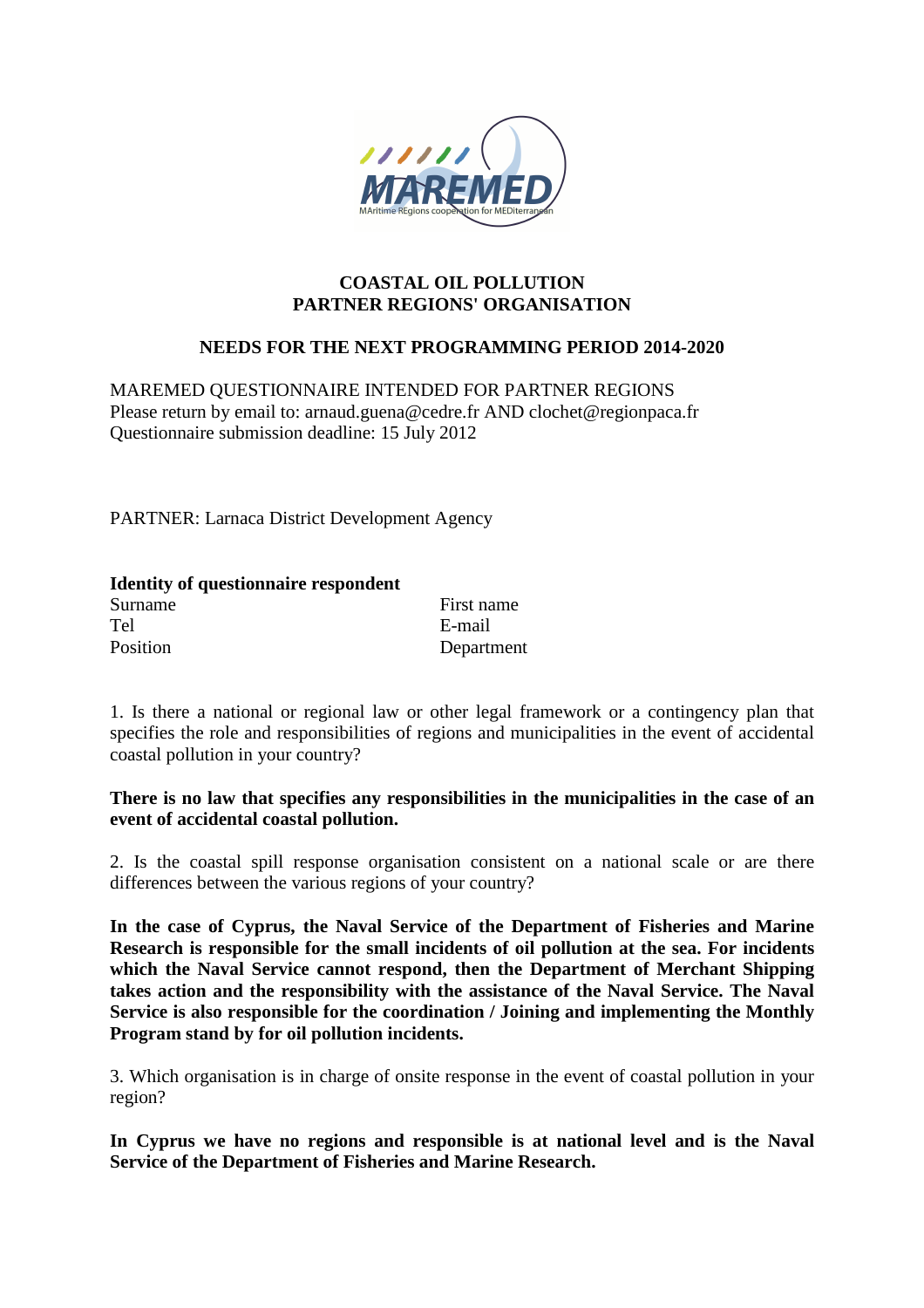4. Is action taken in your region, provinces, counties or municipalities to prepare for accidental coastal pollution?

- 4.1. By producing contingency plans? **YES**
- 4.2. By establishing response equipment stockpiles? **YES**
	- Personal protective equipment
	- Protective response equipment (such as booms)
	- Shoreline clean-up equipment
	- Waste storage and treatment equipment
- 4.3. By training personnel? **YES**
- 4.4. By taking part in exercises? **YES**

If so, please specify for each aspect which organisation is in charge of these activities.

# **The Naval Service of the Department of Fisheries and Marine Research and the Department of Merchant Shipping**

5. To which budget are the following allocated?

- 5.1. Spill response preparedness
- 5.2. Purchase and maintenance of response equipment

## **N/A**

6. Do you share equipment, expertise...

- with other regions? **N/A**
- between municipalities/communities? **YES**
- within the same bay? **YES**

7. Do you collaborate with your country's Government or another authority in terms of response to accidental coastal pollution?

If so, please specify (training, exercises, documentation, sharing of experience, etc.)

## **Training, exercises, sharing of experience.**

8. In the event of pollution, do you have access to technical assistance from the Government, a specialised centre, an NGO, or some other body? If so, is this assistance available 24/7?

## **In the event of pollution we have access 24/7 to the technical assistance of the Naval Service as well as the help of the oceanographic centre of Cyprus and the Department of Merchant Shipping.**

9. What are your main requirements in order to be better prepared to manage a medium-sized  $(tier 2)$  spill yourselves or to take part in a response effort organised by your Government in the event of a major  $(\text{tier } 3)$  spill?